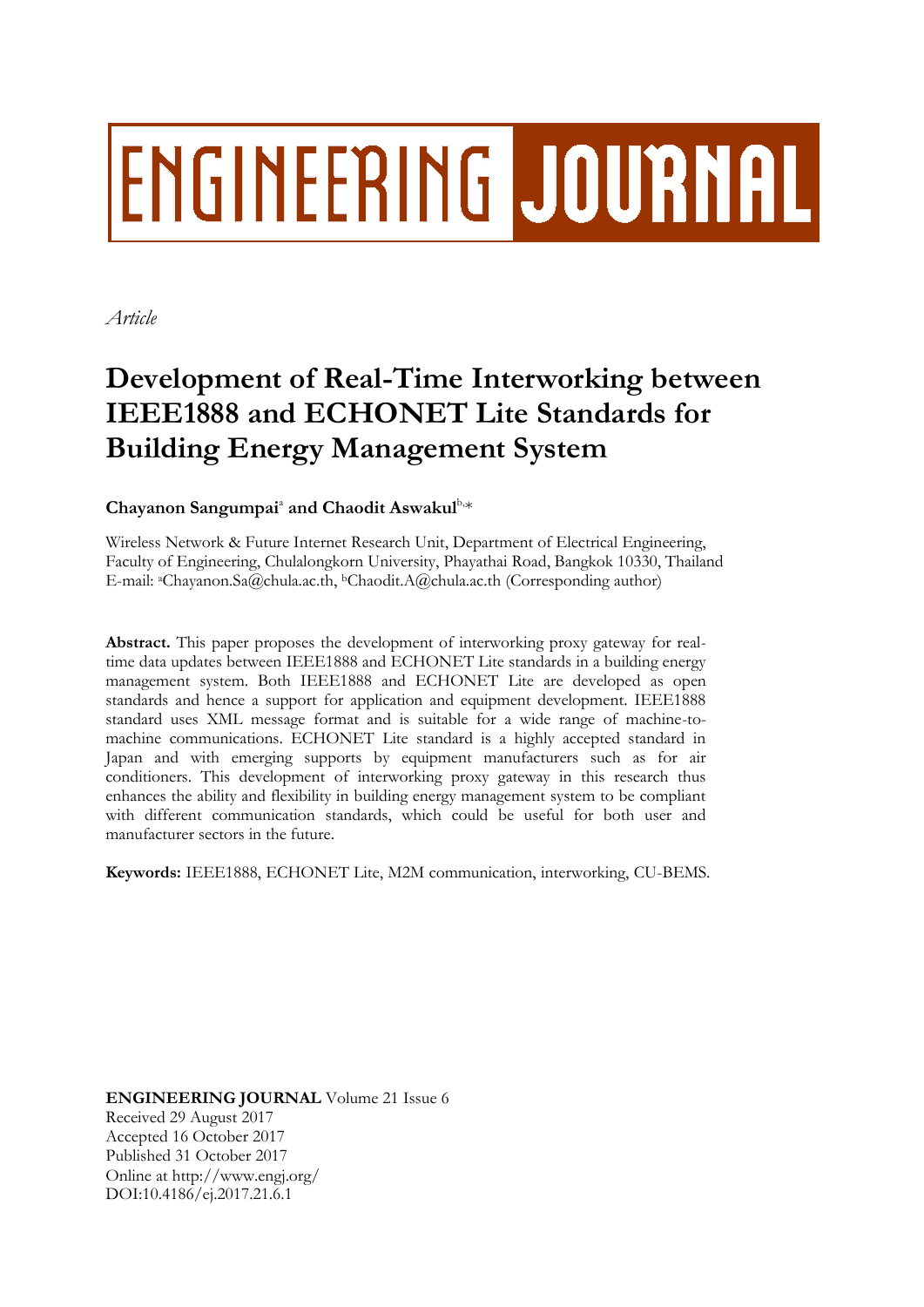#### **1. Introduction**

Internet of Things (IoT) has recently been explored globally as popularized research topics as well as developed into new commercial products with the distinct capability that allows communication between various kinds of devices [1]. This concept involves connecting such things as sensors and actuators to the Internet-based infrastructure for the exchange of sensor reading data or actuation control signals. Due to expectedly huge number of devices that must be interconnected, an IoT platform is potentially enabled by, not a single, but multiple machine-to-machine (M2M) communication technology or protocol standards [2]. Given the global crisis on world energy awareness, amongst possibilities of IoT application specifics, this paper is concerned with those viable IoT protocols within the scoped domain of energy management system in buildings or households.

In 2011, the Institute of Electrical and Electronics Engineers (IEEE) has initiated the so-called IEEE1888 standard for M2M communication technology for energy management systems with an inherently open communication architecture. In Japan, a main pilot project for this IEEE1888 proof-ofconcept system is the Ubiquitous Green Community Control Network (UGCCNet) [3]. The project aim is to establish communication and processing framework for overseeing energy consumption environments using sensors and actuators. UGCCNet users can control and monitor the devices remotely via the Internet with the TCP/IP protocol. The project has successfully integrated all necessary communicating devices and managed to raise international-level interests in the protocol adoption.

In Thailand, the IEEE1888 standard has been first introduced in the Chulalongkorn University's Building Energy Management System (CU-BEMS) project [4]. The project has been aimed at monitoring, controlling and analyzing actual energy consumption profiles as well as relevant building's ambient environments. Ongoing research based on the CU-BEMS demonstration site has ranged from the design and testing of smart metering technology [5], wireless ambient-sensor networking [6] and new Interactive Display as a Service (IDaaS) framework based on a smart in-house display [7] to the long-term evaluation of renewable energy source technologies [8]. The project also facilitates the data analytics research [9] to make people inside the buildings aware of comparative energy consumption levels at their own responsible areas. To ensure the interworking of all CU-BEMS components, all main devices have been developed to be compatible with the FETCH, WRITE and TRAP protocols of the IEEE1888 communication standard. Data are sent to gateways, a central data storage and web/mobile applications. Users of the building can access both raw data history as well as energy-profiling information from the project web portal [10].

In the emerging plethora of IoT standardization attempts, there exist however many other communication protocols in addition to the aforementioned IEEE1888 protocol. For instance, the work in [11] and [12] have aimed at studying the European IoT standard named ETSI M2M [13] and later known as OneM2M [14]. Particularly, their studies have tried to develop necessary interworking proxy gateways for the automatic data interchanging between the IEEE1888 and ETSI M2M standards in the CU-BEMS project. The data synchronization is carried out between the storage or database in the IEEE1888 domain and the repository in the ETSI M2M domain. In [11], the synchronization has been implemented periodically by using the WRITE protocol to send out data and the FETCH protocol to retrieve data with the IEEE1888 storage, and by using the CREATE method to record data and the RETRIEVE method to obtain data with the ETSI M2M repository. In a sequel work [12], the TRAP in place of FETCH protocols and the NOTIFY in place of RETRIEVE methods have been employed instead to achieve the real-time synchronous data linking without unnecessary latency introduced in the periodic data polling cycles.

Another widely accepted M2M communication protocol is the Japanese smart-house energy control standard based on the ECHONET Lite standard [15], [16]. This standard has been designed to simplify the establishment of M2M communication networks thanks to its target usage scenario inside households whose residents are unlikely to be technically literate enough for complex equipment setups. ECHONET Lite is compatible with electrical appliances of various brands. And, like the IEEE1888 goal, the ECHONET Lite standard has been developed as an open standard. However, to the best of our knowledge, despite of their potentials in being utilized within the same vicinity, these two standards are not known to be interoperable. A framework is still needed to ensure the interworking efficiency between the two protocols; and hence the main incentive of the research herein reported.

The objective of this paper is to look into the development of an interworking proxy gateway for realtime interworking between the IEEE1888 and ECHONET Lite standards. For completeness, in Sections 2 and 3, the two communication protocol standards have first been revised with necessary terminologies needed later on in the design of their interworking mechanisms. Section 4 explains the proposed system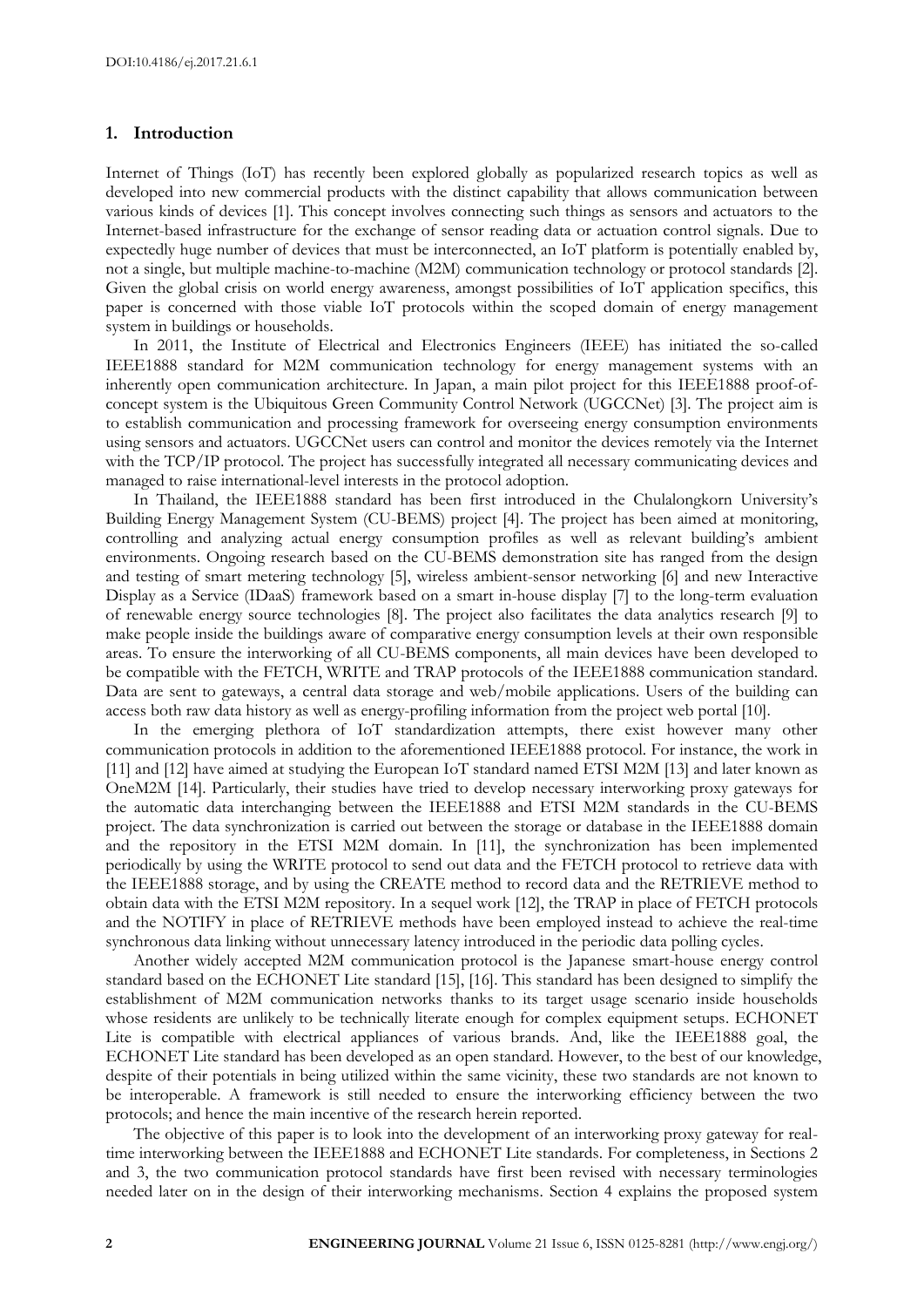architecture and details the actual proof-of-concept implementation for the newly developed interworking proxy gateway sitting at the boundary between the IEEE1888 and ECHONET Lite device domains. In Section 5, operational test results of the interworking proxy gateway have been highlighted within the departmental-scale CU-BEMS testbed facility. Section 6 finally concludes important lessons learnt in confirming the compatibility and individual protocol efficiency as quantifiable from the building energy management demonstration system of CU-BEMS.

#### **2. IEEE1888 Standard and Its Deployment in CU-BEMS Project**

The standard architecture of IEEE1888 [3] is composed of a registry and three main components (i.e. gateway, storage and application). Communication between these three components and the registry occurs via the TCP/IP network as illustrated in Fig. 1.



Fig. 1. IEEE1888 architecture [3].

Here, the application (APP) component is responsible for displaying necessary data from the sensors as well as allows users to enter control commands to activate installed actuators. The storage component keeps tracking of all the sensor readings and actuator commands as time-series data. Those data points in the storage can be read or written by other components with corresponding device identification given by the so-called point-id and point-set notions. The registry component helps keep records of all devices being instantiated and terminated at all time; therefore, the registry component plays a crucial controlling role of the operations of all other components within each IEEE1888 domain. One can view the registry as the operable entity of the control plane, and thus not the data plane operations. Lastly, the gateway component is intended for the accessibility controls of communicating devices between the basis IEEE1888 domain and any other domains talking in different communication protocol standards, including the ECHONET Lite in this paper.

In addition to standardizing the main components, the IEEE1888 standard defines the protocol primitives used for their communications. All communications are based on the Simple Object Access Protocol (SOAP) and three protocols have been given, namely, FETCH, WRITE and TRAP [3]. The FETCH protocol can be used for sending data queries and receiving data responses from one component to another component. The WRITE protocol can be used for writing time-stamped data values from one component to another component. And the TRAP protocol can be used for setting up data alert queries and sending out corresponding alerted data changes via a call-back mechanism. The conditions of data alerts are assigned in advance during the TRAP query phase.

Based on these IEEE1888 components and communication protocols, the CU-BEMS project [4] has developed a system that can monitor the ambient environmental parameters and measures the energy produced and used. The project aims at demonstrating the use of an M2M electricity management system in the building. The CU-BEMS system components are comprised of 200 temperature/humidity/light/human-motion sensors, 20 smart electricity meters, 10 air conditioning system actuators, together with a metering infrastructure for monitoring a standard electric-vehicle charging station, rooftop solar cell panels with the total generating capacity of 40 kWatts, and a small vertical-bladed wind turbine generator. The CU-BEMS APP components include an in-house developed web portal, an Android-based mobile application [10] as well as three IDaaS indoor monitors [7] each connected with a computing box and human-gesture detection capability with the Microsoft Kinect sensor to implement the interactive data visualization.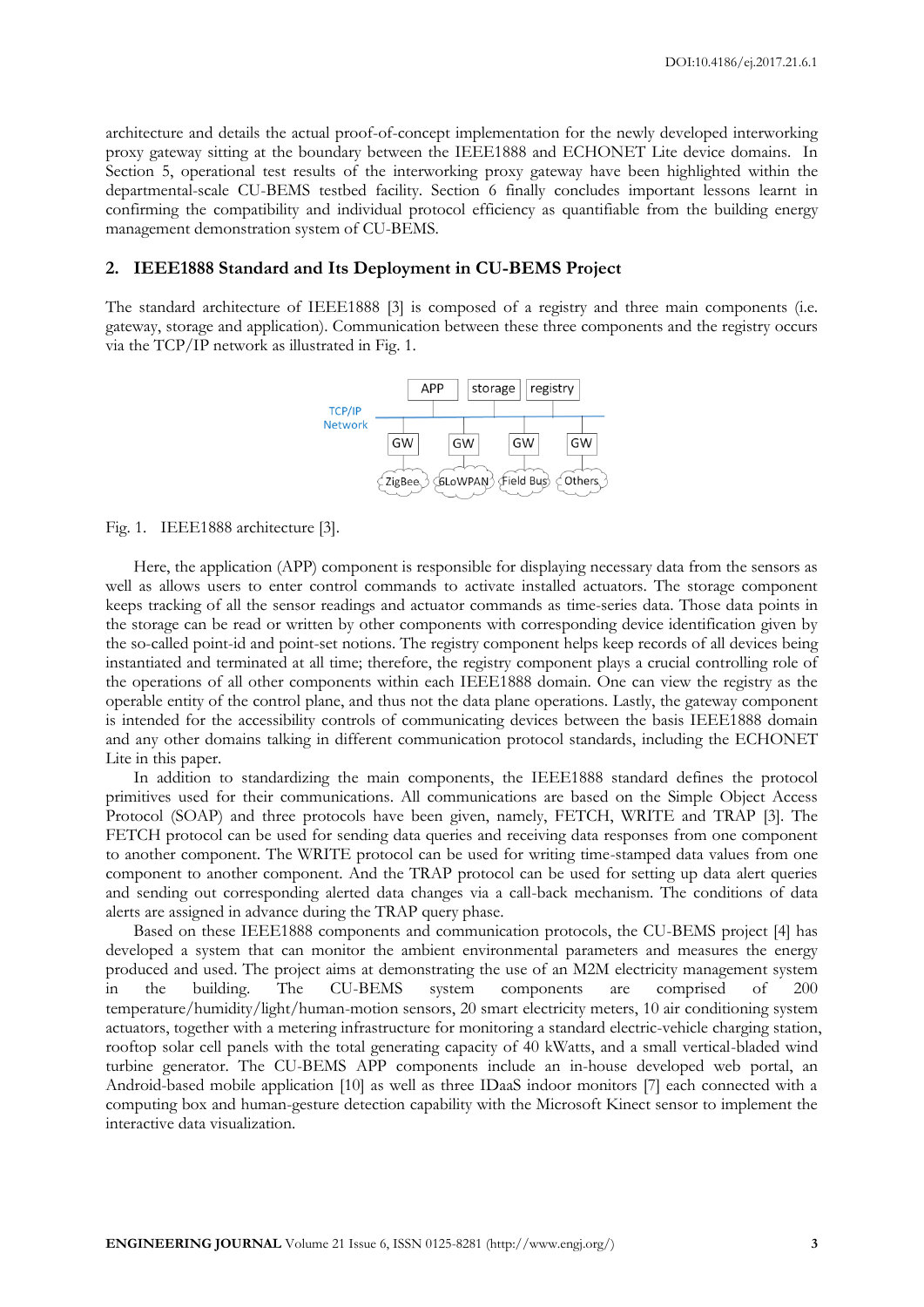|        |         |     |         | CU-BEMS   wireless   CU-BEMS   WRITE   IEEE1888   FETCH   _ CU-BEMS |
|--------|---------|-----|---------|---------------------------------------------------------------------|
| Sensor | Gateway | XML | Storage | <b>APP Display</b>                                                  |

Fig. 2. Example of wireless sensor communication in CU-BEMS.

Figure 2 illustrates a typical CU-BEMS example scenario whereby wireless sensors send their data first to be aggregated at an access gateway. In turn, the gateway converts the raw data bytes according to the standard IEEE1888 XML format before those data points are written to the central storage by using the WRITE protocol with repeated attempts if occasional writing failures may occur. The finally obtainable data stored can be read or displayed by queries from CU-BEMS APP components using the FETCH protocol. In this research, the TRAP protocol has been selected for data change alerts in developing the interworking proxy gateway, and the WRITE protocol has been used in sending data to the storage in order that the system can promptly communicate immediate changes in data values. This is useful in real-time system control situations such as IEEE1888-compatiable air conditioning system controller according to temperature and humidity data from sensors that can communicate rather by the ECHONET Lite standard. Communication using different standards is made possible by the interworking proxy gateway developed for this study. Additional details are given in Section 4.

#### **3. Revision of ECHONET Lite Standard**

ECHONET Lite [15] is a communication network standard aimed for sensors and actuators embedded in electrical appliances inside houses or buildings. The architecture of this standard is shown in Fig. 3. The boundary of a communication network administered as a unit with common properties is referred to as a domain. In each domain, a controller monitors and gives commands to all intra-domain devices. The controller also communicates between domains via a gateway working as an inter-domain node. The gateway is intended also to communicate with other systems outside the ECHONET Lite network, including the IEEE1888-compatible CU-BEMS in this research.



Fig. 3. ECHONET Lite architecture [15].

Followings are the main communication components defined by the ECHONET Lite standard. The ECHONET Lite node provides communications for all devices inside an ECHONET Lite network. An IP address is used to identify the node. The ECHONET Lite equipment or device can receive data from the ECHONET Lite node. It can also send data to the ECHONET Lite node. The ECHONET Lite gateway provides communications between an ECHONET Lite domain and other systems outside the ECHONET Lite network. It also provides communications between different domains each working in an ECHONET Lite network.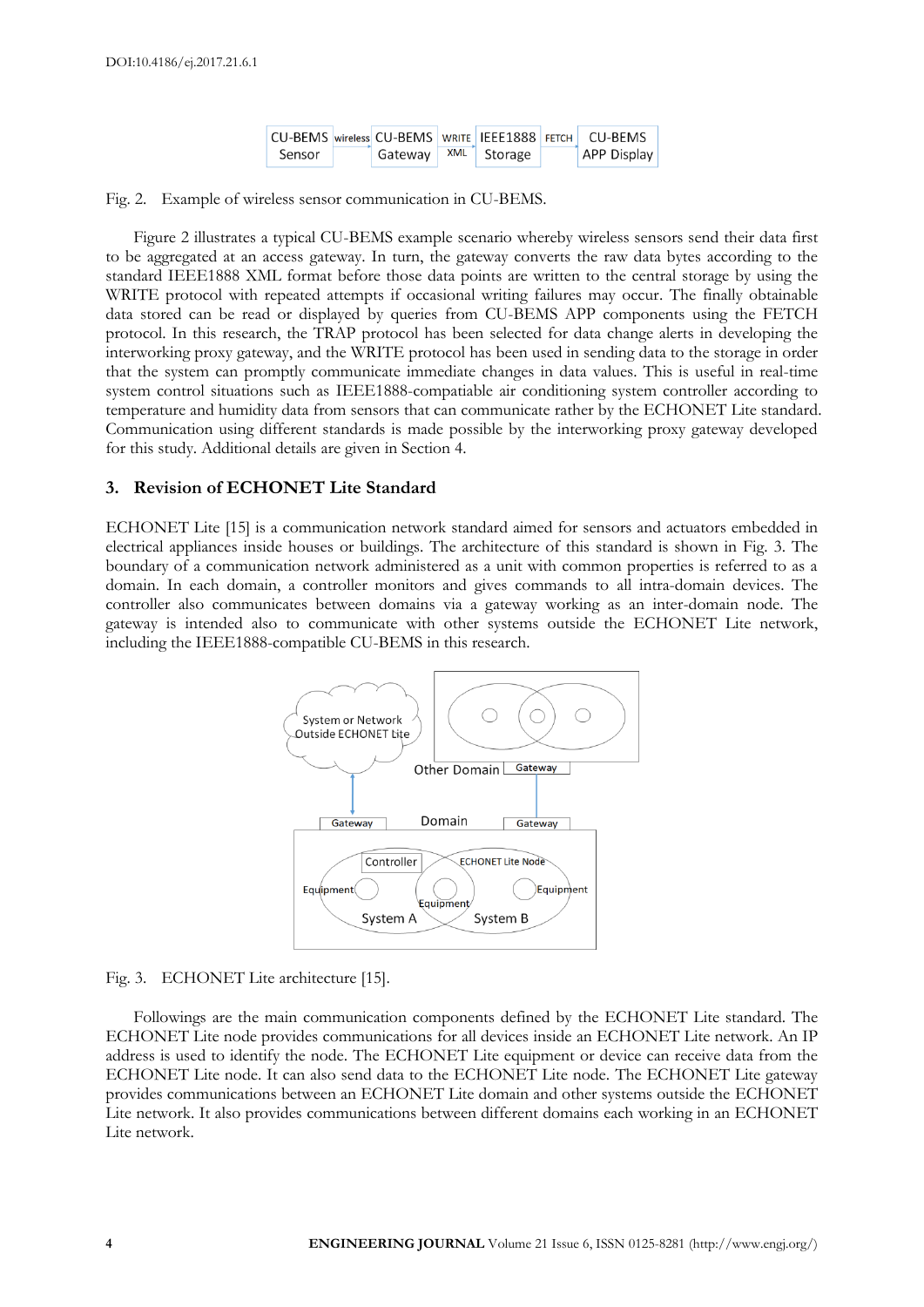#### **4. Proposed Interworking Proxy Gateway Design and Implementation**

The proposed system comprises of two domains: the domain in the CU-BEMS using the IEEE1888 standard and the other new domain using the ECHONET Lite standard. To make the two standards compatible, an interworking proxy gateway is needed to communicate data between the two standards. Figure 4 gives the overall architectural design of our test system. The interworking proxy gateway is comprised of two main abstract functional components. Firstly, an IEEE1888 gateway is responsible for interfacing with the IEEE1888 domain by exchanging necessary messages with the centralized storage of IEEE1888. Secondly, an ECHONET Lite gateway is responsible for interfacing with the ECHONET Lite domain. An ECHONET Lite domain typically consists of several ECHONET Lite nodes that communicate with each other within a local network. ECHONET Lite standard refers to each node as either self-node or other-node, where the self-node is the ECHONET Lite node under consideration from the viewpoint of an application software of interest, i.e. the interworking proxy gateway in this paper. In Fig. 4, the self-node abstraction has been explicitly included in referring to the communication functionality of the interworking proxy gateway with all other ECHONET Lite nodes.



Fig. 4. Proposed interworking proxy gateway system architecture (IEEE1888 to ECHONET Lite domains).

The operations in Fig. 4 start from the domain of the IEEE1888 standard. Data detected by the sensor in the CU-BEMS system, such as motion, temperature, and humidity, useful for air conditioning control, are sent to the CU-BEMS gateway wirelessly. The data are converted into the standard XML format. Then the XML data are stored by using the WRITE protocol under the IEEE1888 standard based on the standard TCP/IP communication network. The interworking proxy gateway needs also send a TRAP alert query to the storage. When data changes, a TRAP callback can then be forwarded immediately to the domain of the ECHONET Lite to achieve the real-time data synchronization as desired. Finally, after the interworking proxy gateway receives the TRAP callback, the data is converted and can then be used subsequently. That is, a WRITE query under the ECHONET Lite standard is sent from self-node in the gateway to the node connected to electrical devices. In our testbed, the air conditioning system controller talking the ECHONET Lite standard can then be tuned of its operating point by relying on the ambient sensor readings from the IEEE1888 domain. All messages in ECHONET Lite standard in our implementation rely on the UDP communication framework.

In the current practice, an air conditioner must have been equipped from the manufacturer with an ambient sensor and the controller can communicate with the sensor without difficulties. Hence, it would not be necessary to have an additional interworking proxy gateway for communication implementation between the controller and sensor. However, recently, there emerges a new concept of smart air conditioning control (e.g. [18, 19]), whereby the controller of air conditioner can be designed to take into account the reading of extra sensors from smart phones or wearable devices as well as additional ambient sensors installed to cover a large air-conditioned target area. The smartness invention is aimed to facilitate the novel modes of using the air conditioner to improve the personalized comforts of people and to enable the controllability precision in a critical area. Since extra sensors are not necessarily able to communicate in the same protocol as the air-conditioner controller, the interworking proxy gateway concept would be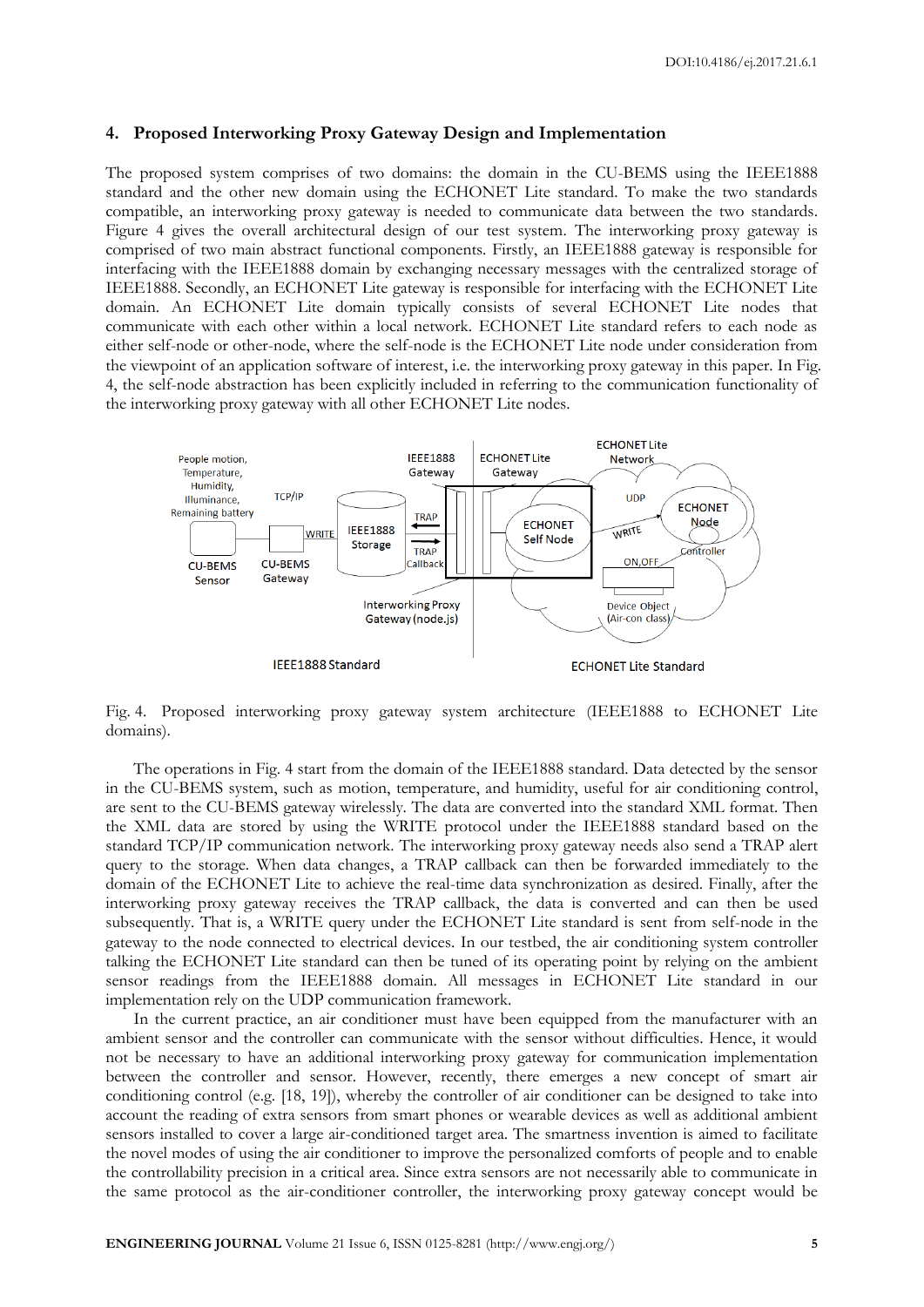useful in those cases. Having an interworking proxy gateway is also a basis for future development towards the IoT framework.



Fig. 5. Proposed interworking proxy gateway system architecture (ECHONET Lite to IEEE1888 domains).

Figure 5 illustrates the operations in the opposite direction to that of Fig. 4, i.e. the interworking being implemented to convert necessary data from ECHONET Lite domain to IEEE1888 domain. Conceptually, the operations start by the interworking proxy gateway sending a READ request to ECHONET Lite node to retrieve sensor data e.g. a temperature reading data from an air conditioning device. This request can be done periodically or upon the change of the sensing data of interest. After receiving the corresponding response carrying the new data, the interworking proxy gateway would accordingly change the received data format from ECHONET Lite to IEEE1888-based XML format. Finally, the prepared data can be further forwarded into the IEEE1888 domain with the interworking proxy gateway sending a WRITE message to update the data at the IEEE1888 storage.



Fig. 6. The physical connections of the test system.

Physically, Fig. 6 depicts how all the components in both the IEEE1888 and ECHONET Lite domains as well as the interworking proxy gateway have been connected. The CU-BEMS IEEE1888-based storage, the interworking proxy gateway and the ECHONET Lite node have been connected to a router so that the three components can communicate directly with each other. The IP addresses of the components in the IEEE1888 standard domain have been set to public while those in the ECHONET Lite domain have been set to private. And the router is used to link between the two local area networks by a port forwarding scheme.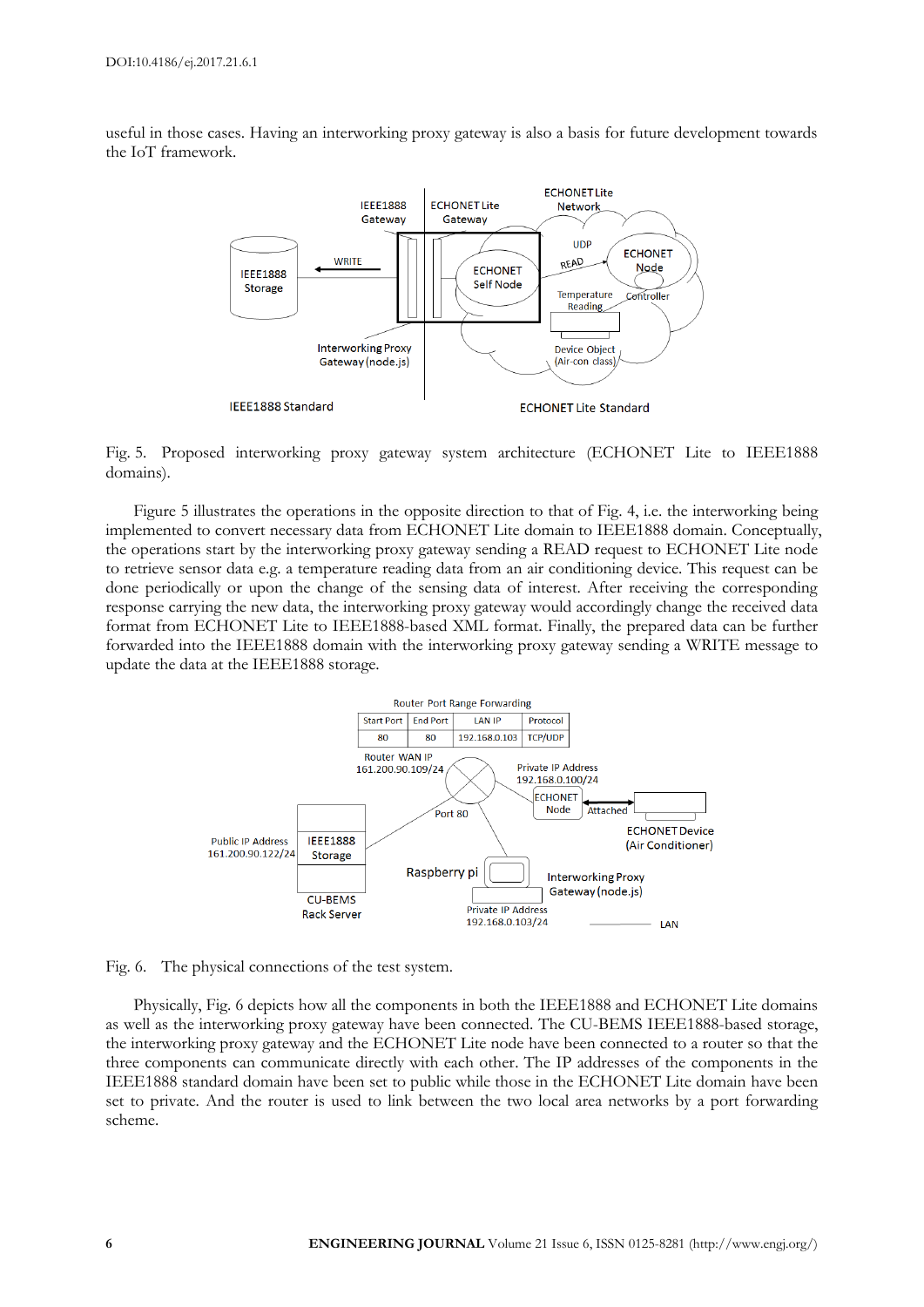#### **5. Test Results of Interworking Proxy Gateway**

The timing diagrams showing the interworking messages between the IEEE1888 standard and the ECHONET Lite standard via the interworking proxy gateway can be summarized in Figs. 7 and 8. The operation sequence can be explained as follows.



Fig. 7. Details of synchronization from IEEE1888 to ECHONET Lite.

In Fig. 7, at first, the interworking proxy gateway sends a TRAP query for a data change alert to the IEEE1888 storage. Then, the IEEE1888 storage responds with 200 OK message. When there are changes in the data, the IEEE1888 storage responds with a TRAP callback message carrying the changed values. The interworking proxy gateway responds with 200 OK message after correctly receiving the TRAP callback message. After a protocol-conversion data parsing procedure, the data is reformatted and sent to the ECHONET Lite node e.g. for an air conditioning on/off control. The ECHONET Lite node responds to the interworking proxy gateway finally to confirm the accuracy of data received.

Likewise, Fig. 8 depicts the details of data-synchronization test from the ECHONET Lite to the IEEE1888 domains. Firstly, the interworking proxy gateway sends a READ query e.g. for a temperature reading from an ECHONET Lite node. The ECHONET Lite node responds then with a message to send the requested data reading to the interworking proxy gateway. After that, the interworking proxy gateway converts the received data into the IEEE1888-based XML format and sends a WRITE query using the WRITE protocol to the IEEE1888 storage. At last, the IEEE1888 storage responds with a message to the interworking proxy gateway after the data has been updated correctly.



Fig. 8. Details of synchronization from ECHONET Lite to IEEE1888.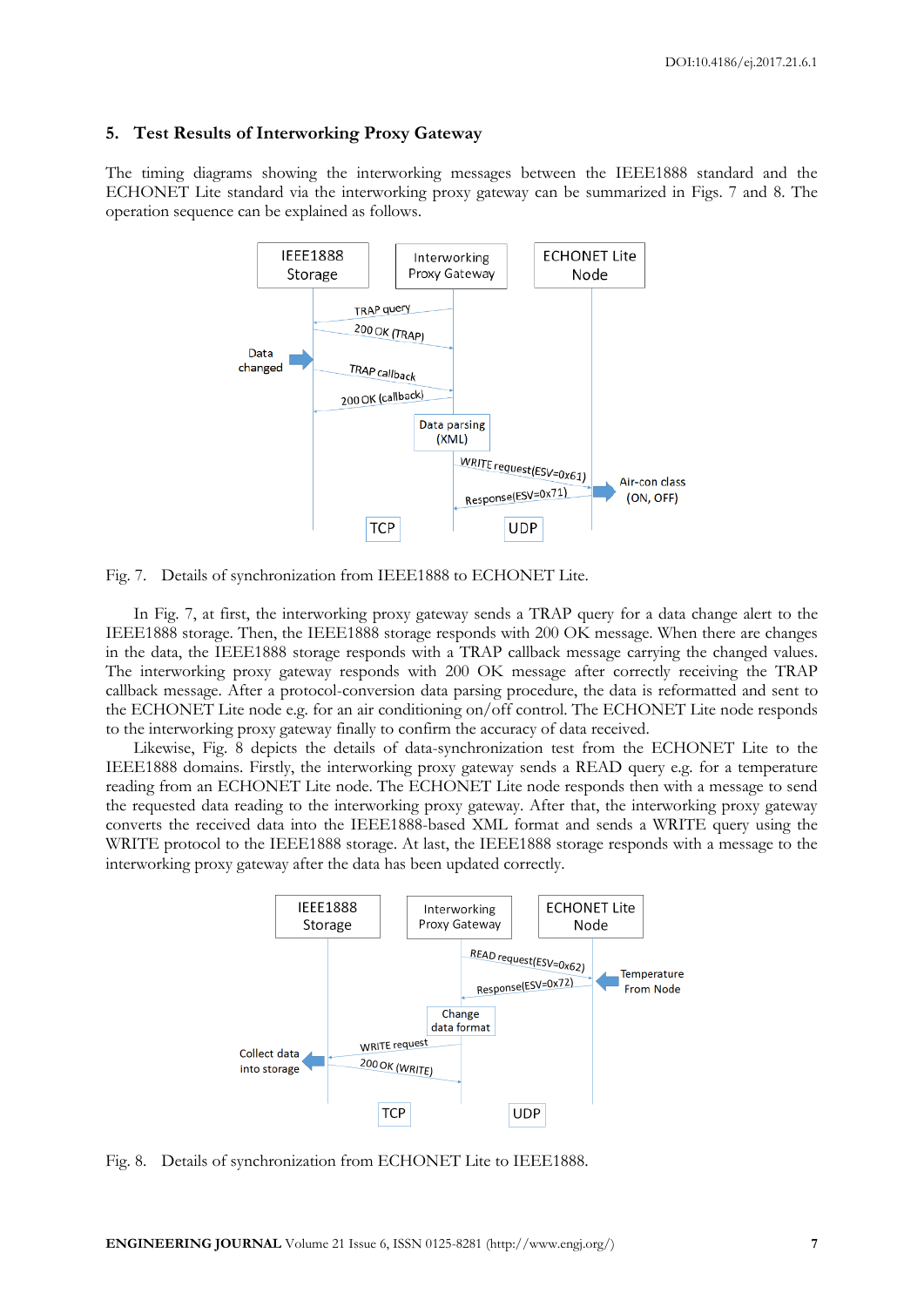The test system in both Figs. 7 and 8 have been developed on the node.js [17] platform. Here, a new test program using the SOAP package has been developed and the message formatting has been made compatible with the actual implementation of IEEE1888 standard in the existing CU-BEMS facility together with another developed program to communicate with a standard binary coding as specified in the ECHONET Lite standard.

| IEEE1888<br>ECHONET<br>Lite | <b>Message</b>           | Avg. Packet Size(bytes) |  |
|-----------------------------|--------------------------|-------------------------|--|
|                             | <b>TRAP</b> query        | 838                     |  |
|                             | <b>200 OK (TRAP)</b>     | 66                      |  |
|                             | <b>TRAP callback</b>     | 845                     |  |
|                             | 200 OK (TRAP callback)   | 547                     |  |
|                             | WRITE request (ESV=0x61) | 57                      |  |
|                             | Response (ESV=0x71)      | 60                      |  |
|                             | Overall                  | 2,413                   |  |

Table 1. Size of messages used for communications from IEEE1888 to ECHONET Lite.

Table 2. Size of messages used for communications from ECHONET Lite to IEEE1888.

| <b>HONET</b><br>Lite<br>홊 | <b>Message</b>          | Avg. Packet Size(bytes) |  |
|---------------------------|-------------------------|-------------------------|--|
|                           | READ request (ESV=0x62) | 56                      |  |
|                           | Response (ESV=0x72)     | 60                      |  |
|                           | <b>WRITE Protocol</b>   | 674                     |  |
| IEEE1888                  | <b>200 OK (WRITE)</b>   | 66                      |  |
|                           | Overall                 | 856                     |  |

Tables 1 and 2 summarize the size of messages used for the communications between the three components. Since all the implementation is based on the actual operation of CU-BEMS, these provided information can be intended for a practical efficiency analysis of the two protocols. A test example has been conducted with an air conditioner's real sensor and actuator newly installed for the study using the ECHONET Lite standard. The sensor and actuator have been tested by using an existing sensor of the CU-BEMS project in our computer-cluster server room with the air conditioner. As seen in Tables 1 (and 2), to update per each data point, the messages of IEEE1888 standard are 2179 Bytes (624 Bytes, respectively) larger in size than those messages of ECHONET Lite standard. That means a higher bandwidth use by IEEE1888 than by ECHONET Lite. Expectedly, under the IEEE1888 protocol, the messages are sent in the XML format for human-level readability, whereas the ECHONET Lite uses binary coding intended for machine-level interpretability. For this reason, IEEE1888 standard can be more flexible in connecting with arbitrary devices which might exist in the system but have not yet been defined a priori in the ECHONET Lite binary coding standard. However, the ECHONET Lite standard can be more advantageous given that, in the future, electrical appliance manufacturers have decided to use the ECHONET Lite chips as their communicating module. As far as the data security is concerned, both the standards are at an equivalent level; the IEEE1888 can use the HTTPS and the ECHONET Lite can use an encrypted binary coding.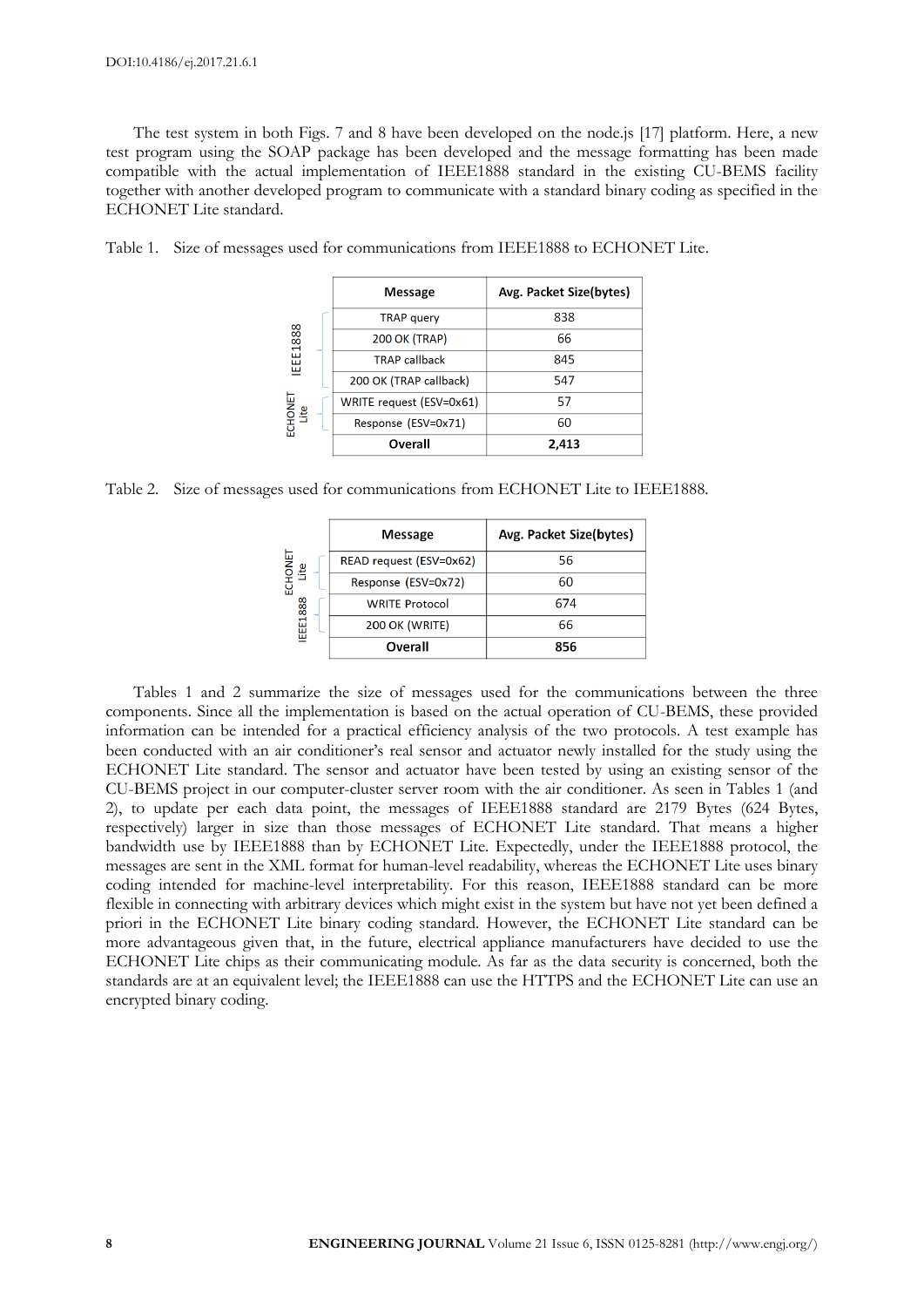

Fig. 8. Round-trip time delay or cycle time test scenario.

Data synchronization between the two standards has also been tested in terms of time delay performance. At the test beginning, the interworking proxy gateway sends a TRAP alert query to the storage to check for any data changes. Then WRITE queries, repeated at a varying time period of  $Tw$ , by using the IEEE1888 WRITE protocol have been sent out to modify the trapped data in the storage. The modified data is then sent back with subsequent TRAP callbacks to the interworking proxy gateway. The converted data at the interworking proxy gateway can afterwards be sent to the ECHONET Lite node. After the ECHONET Lite node receives each query, the node responds with a message to the interworking proxy gateway. The time between when the interworking proxy gateway sends the WRITE queries and when the interworking proxy gateway later on receives the responses from the ECHONET node can be measured as herein called the round-trip time delay or cycle time  $(T<sub>c</sub>)$  as shown in Fig. 8. This test has been conducted by sending the WRITE queries with different frequency per minute. The result is shown in Table 3.

| Table 3. Effect of data synchronization frequency increase between IEEE1888 and ECHONET Lite. |
|-----------------------------------------------------------------------------------------------|
|-----------------------------------------------------------------------------------------------|

| WRITE<br>(times/minute) | Average Cycle Time<br>Avg. Tc (millisecond) |
|-------------------------|---------------------------------------------|
|                         | 178                                         |
| 10                      | 180                                         |
| 20                      | 219                                         |
| 30                      | 367                                         |
| 50                      | 474                                         |

From Table 3, when increasing the frequency of the WRITE queries per minute from the interworking proxy gateway to the storage for data changes, the time for a full cycle of data synchronization between the two standards (Tc) has been found proportionally increased. The growing number of WRITE queries increases the traffic in the system, resulting in a potential load surge at the gateway processor. However, up to 50 times per minute, the resultant cycle time is still within a second, which should be acceptable for our CU-BEMS actuated control scenarios.

#### **6. Conclusion**

This study is concerned with a development and performance testing of interworking proxy gateway as a communication enabler between the IEEE1888 standard and the ECHONET Lite standard with the current focus upon the actual implementation integration within the CU-BEMS testbed. Confirmed by the test result based on the CU-BEMS scenarios, it has been found that the ECHONET Lite standard uses fewer bytes for the same set of messages when compared with the IEEE1888 standard. However, the IEEE1888 standard is more flexible in connecting with arbitrary devices which might exist in the system but have not yet been defined in the ECHONET Lite binary coding standard. The ECHONET Lite standard can be more advantageous in a smaller building or smart house domains, whose electrical appliance manufacturers use the ECHONET Lite chips as their communicating module. Regarding their